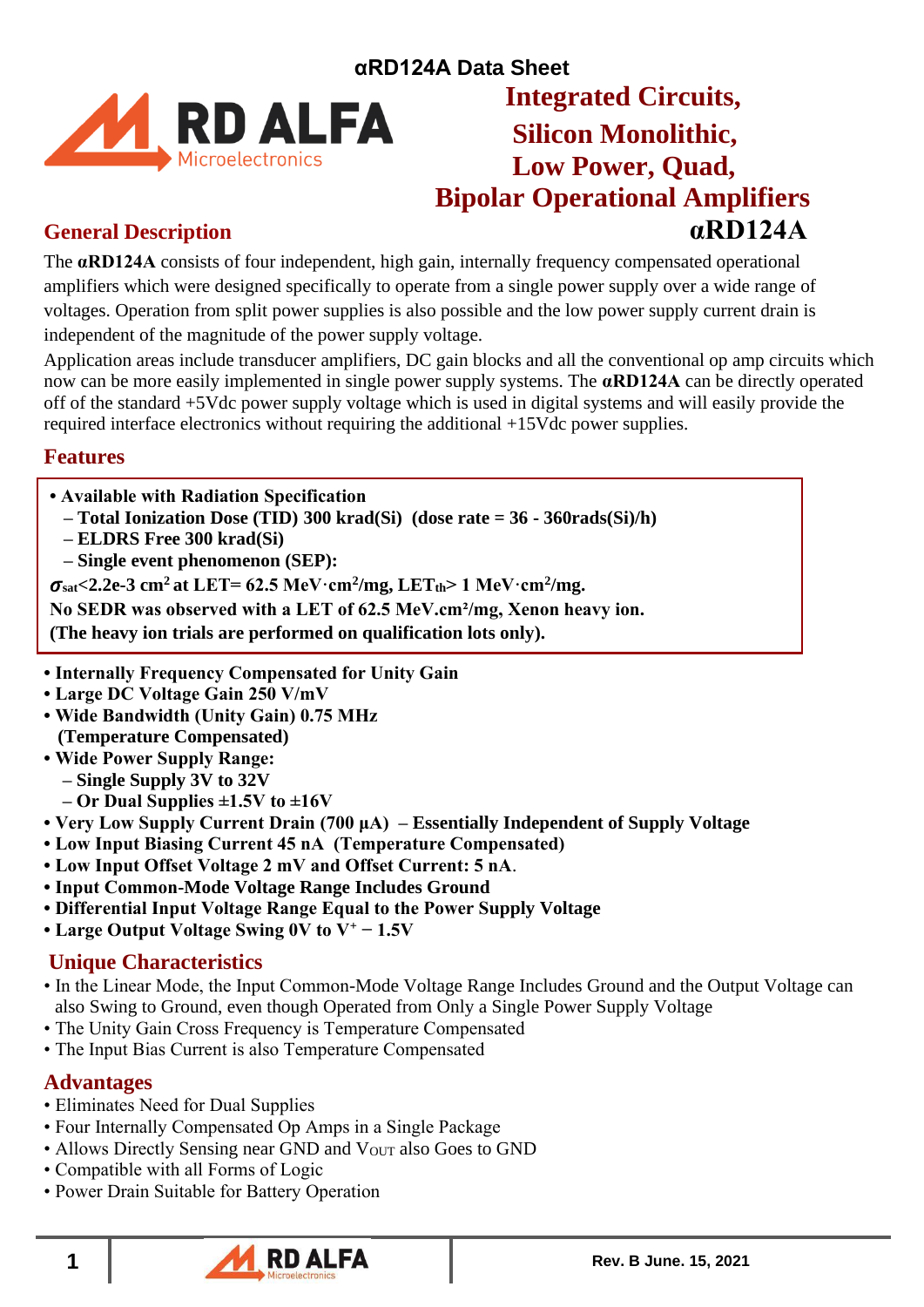# **Ordering information**

|                 |                                           |                             |                    |                                           | 1 UNIV 1                    |  |
|-----------------|-------------------------------------------|-----------------------------|--------------------|-------------------------------------------|-----------------------------|--|
| Part            | Temp. range,<br>Package<br>$\circ$ $\cap$ |                             | Package<br>drawing | <b>Burn-In</b><br>case temp, $\mathrm{C}$ | <b>Burn-In</b><br>time, hrs |  |
| $\alpha$ RD124A | $-55$ to $+125$                           | 14-lead ceramic<br>flatpack | Figure 3           | $+125$                                    | 240                         |  |

**Pin Function Description Figure 1** 





**Functional Diagram Figure 2** 







**Table 1**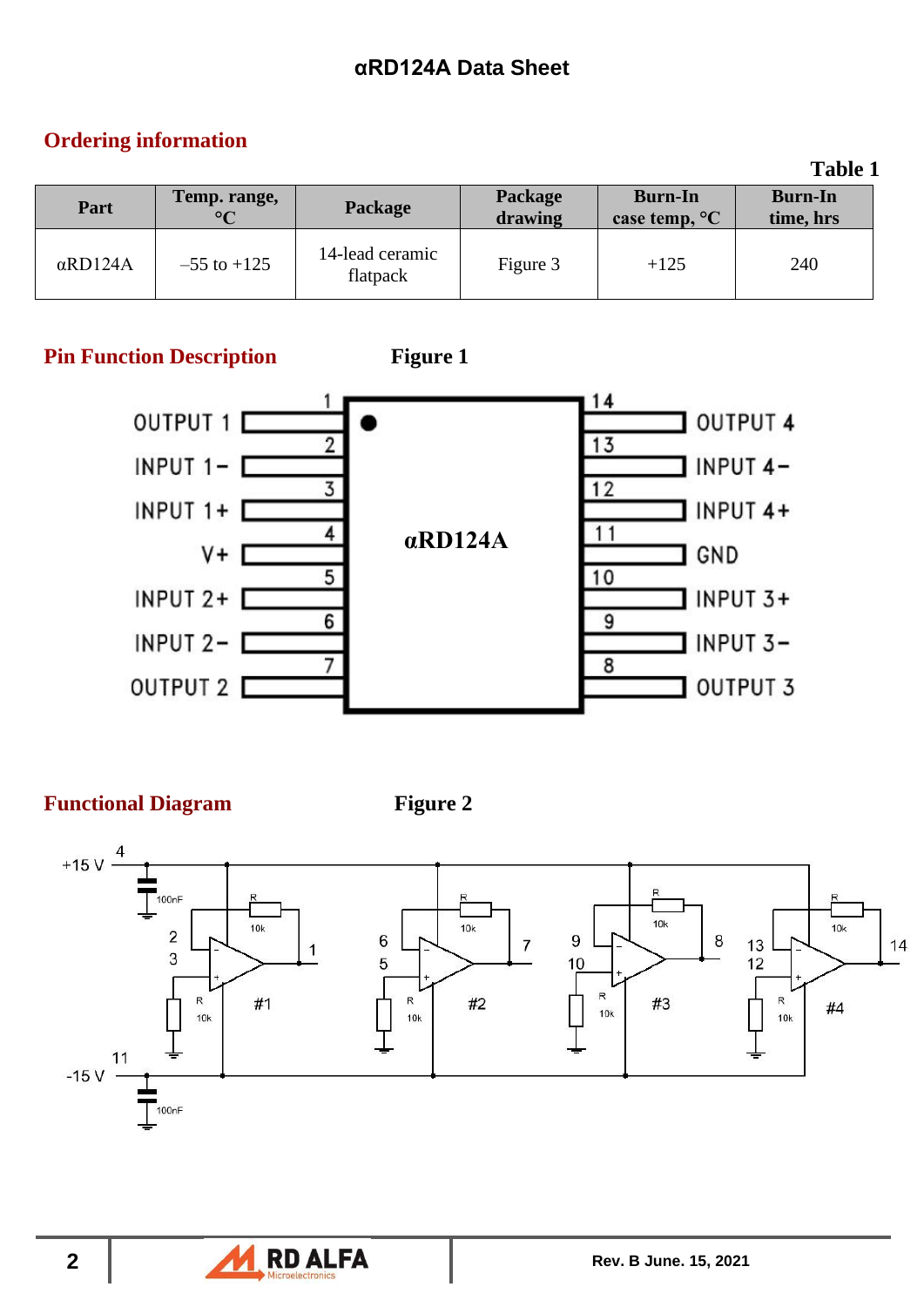### **Absolute maximum ratings Table 2**

| N <sub>0</sub> | <b>Characteristics</b>               | <b>Symbol</b>   | <b>Maximum</b> ratings | Unit            | <b>Remarks</b> |
|----------------|--------------------------------------|-----------------|------------------------|-----------------|----------------|
| 1              | <b>Supply Voltage</b>                | Vcc             | 32 or $\pm 16$         | V               |                |
| $\overline{2}$ | Differential Input Voltage           | $V_{ID}$        | 32                     | V               |                |
| 3              | <b>Input Voltage</b>                 |                 | $-0.3$ to $+32$        | V               | (note 1)       |
| $\overline{4}$ | Input Current (VIN $<-0.3V$ )        | $I_{IN}$        | 50                     | mA              | (note 2)       |
| 5              | <b>Power Dissipation</b>             | $P_D$           | 700                    | mW              |                |
| 6              | <b>Output Short-Circuit Duration</b> | $\text{los}(t)$ | Indefinite             |                 | (note 3)       |
|                | (One Amplifier)                      |                 |                        |                 |                |
| 7              | <b>Operating Temperature Range</b>   | Top             | $-55$ to $+125$        | $\rm ^{\circ}C$ |                |
| 8              | <b>Maximum Junction Temperature</b>  | Tj              | $+150$                 | $\rm ^{\circ}C$ |                |
| 9              | <b>Storage Temperature Range</b>     | <b>Tstg</b>     | $-65$ to $+150$        | $\rm ^{\circ}C$ |                |
| 10             | Lead Temperature (Soldering, 10)     | Tsol            | $+260$                 | $\rm ^{\circ}C$ |                |
|                | seconds)                             |                 |                        |                 |                |
| 11             | Thermal conductivity                 |                 | 18                     | W/mK            |                |
| 12             | <b>ESD Tolerance</b>                 |                 | 250                    | V               | (note 4)       |

### **Notes:**

- (1) For supply voltages less than +32V, the absolute maximum input voltage is equal to supply voltage.
- (2) This input current will only exist when the voltage at any of the input leads is driven negative. It is due to the collector-base junction of the input PNP transistors becoming forward biased and thereby acting as input diode clamps. In addition to this diode action, there is also lateral NPN parasitic transistor action on the IC chip. This transistor action can cause the output voltages of the op amps to go to the  $V^+$  voltage level (or to ground for a large overdrive) for the time duration that an input is driven negative. This is not destructive and normal output states will re-establish when the input voltage, which was negative, again returns to a value greater than  $-0.3$ VDC (at  $22\pm3$ °C).
- (3) Short circuits from the output to Vcc can cause excessive heating and eventual destruction. The maximum output current is approximately 20 mA, independent of the magnitude of +Vcc. At +Vcc  $>$ +15V, continuous short circuits can exceed the power dissipation ratings and cause eventual destruction.
- (4) Human body model,  $1.5 \text{ k}\Omega$  in series with 100 pF.

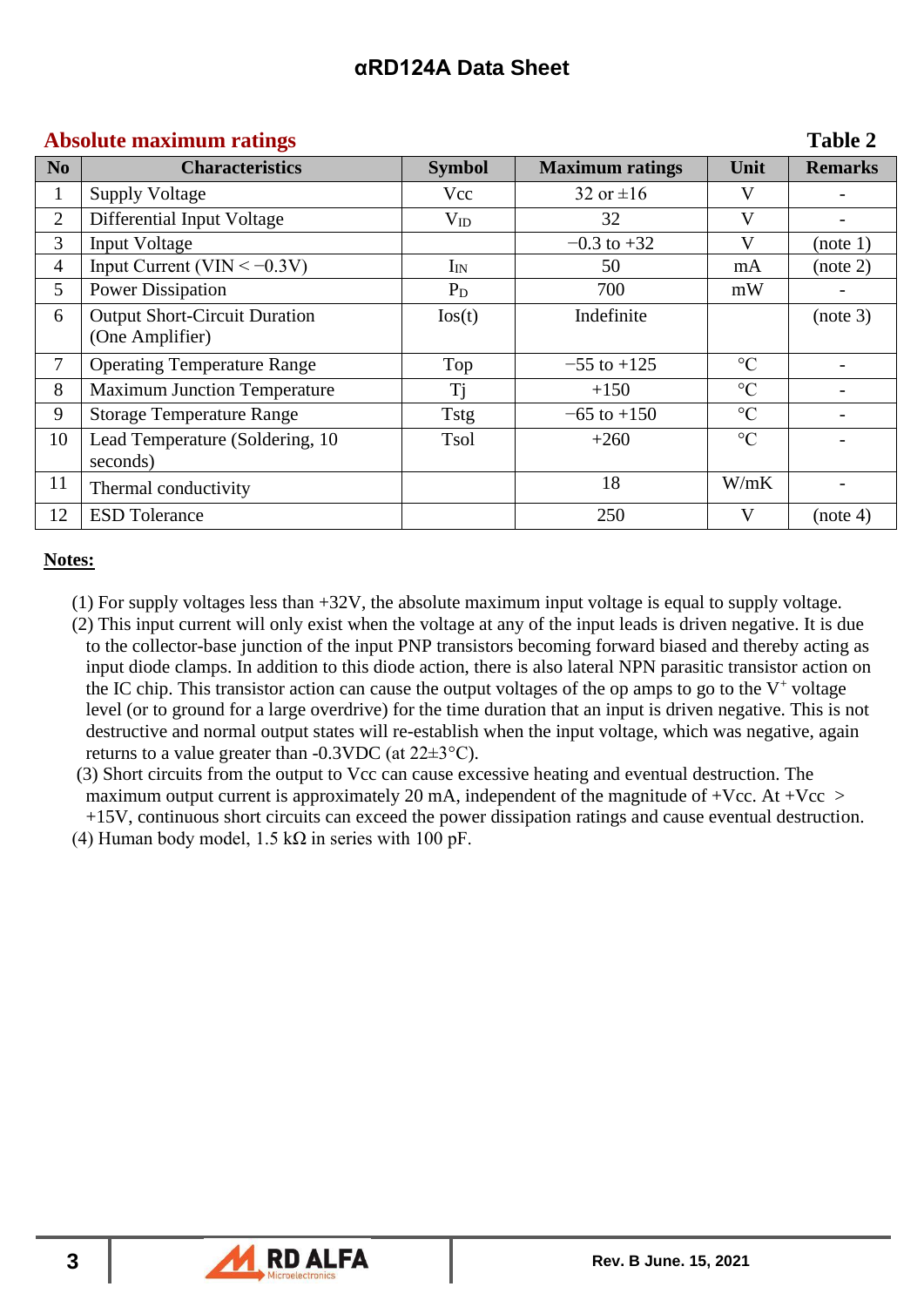# **Electrical DC characteristics within operating temperature range Table 3**

**Notes (1) (2)**

|                             |               |                                                                          |              | Limits     |                |              |
|-----------------------------|---------------|--------------------------------------------------------------------------|--------------|------------|----------------|--------------|
| <b>Parameter</b>            | <b>Symbol</b> | <b>Conditions</b>                                                        | TA, °C       | <b>Min</b> | <b>Max</b>     | <b>Units</b> |
|                             |               |                                                                          | $+22 \pm 3$  | $-2$       |                |              |
|                             |               | $+V_{CC}$ = 30V, $-V_{CC}$ = Gnd, $V_{CM}$ = +15V                        | $+125(+0-3)$ | $-4$       | $\overline{4}$ | mV           |
|                             |               |                                                                          | $-55(+5-0)$  | $-4$       | 4              |              |
|                             |               | $R, A$ (note 1)                                                          | $+22 \pm 3$  | $-2.5$     | 2.5            |              |
|                             |               |                                                                          | $+22 \pm 3$  | $-2$       | 2              |              |
|                             |               | $+V_{\text{CC}} = 2V$ , $-V_{\text{CC}} = -28V$ , $V_{\text{CM}} = -13V$ | $+125(+0-3)$ | $-4$       | 4              | mV           |
|                             |               |                                                                          | $-55(+5-0)$  | $-4$       | $\overline{4}$ |              |
|                             |               | $R, A$ (note 1)                                                          | $+22 \pm 3$  | $-2.5$     | 2.5            |              |
| <b>Input Offset Voltage</b> | $V_{IO}$      |                                                                          | $+22 \pm 3$  | $-2$       | $\overline{c}$ |              |
|                             |               | $+V_{CC}$ = 5V, $-V_{CC}$ = Gnd, $V_{CM}$ =+1.4V                         | $+125(+0-3)$ | $-4$       | $\overline{4}$ | mV           |
|                             |               |                                                                          | $-55(+5-0)$  | $-4$       | $\overline{4}$ |              |
|                             |               | $R, A$ (note 1)                                                          | $+22 \pm 3$  | $-2.5$     | 2.5            |              |
|                             |               |                                                                          | $+22 \pm 3$  | $-2$       | 2              |              |
|                             |               | $+V_{CC} = 2.5V$ , $-V_{CC} = -2.5$ , $V_{CM} = -1.1V$                   | $+125(+0-3)$ | $-4$       | $\overline{4}$ | mV           |
|                             |               |                                                                          | $-55(+5-0)$  | $-4$       | 4              |              |
|                             |               | $R, A$ (note 1)                                                          | $+22 \pm 3$  | $-2.5$     | 2.5            |              |
|                             |               |                                                                          | $+22 \pm 3$  | $-10$      | 10             |              |
|                             |               | $+V_{CC}$ = 30V, $-V_{CC}$ = Gnd, $V_{CM}$ = +15V                        | $+125(+0-3)$ | $-10$      | 10             | nA           |
|                             |               |                                                                          | $-55(+5-0)$  | $-30$      | 30             |              |
|                             |               | $R, A$ (note 1)                                                          | $+22 \pm 3$  | $-15$      | 15             |              |
|                             |               |                                                                          | $+22 \pm 3$  | $-10$      | 10             |              |
|                             |               | $+V_{\rm CC} = 2V$ , $-V_{\rm CC} = -28V$ , $V_{\rm CM} = -13V$          | $+125(+0-3)$ | $-10$      | 10             | nA           |
|                             |               |                                                                          | $-55(+5-0)$  | $-30$      | 30             |              |
|                             |               | $R, A$ (note 1)                                                          | $+22 \pm 3$  | $-15$      | 15             |              |
| <b>Input Offset Current</b> | $I_{IO}$      |                                                                          | $+22 \pm 3$  | $-10$      | 10             |              |
|                             |               | $+V_{CC} = 5V$ , $-V_{CC} = Gnd$ , $V_{CM} = +1.4V$                      | $+125(+0-3)$ | $-10$      | 10             | nA           |
|                             |               |                                                                          | $-55(+5-0)$  | $-30$      | 30             |              |
|                             |               | $R, A$ (note 1)                                                          | $+22 \pm 3$  | $-15$      | 15             |              |
|                             |               |                                                                          | $+22 \pm 3$  | $-10$      | 10             |              |
|                             |               | $+V_{CC} = 2.5V$ , $-V_{CC} = -2.5$ , $V_{CM} = -1.1V$                   | $+125(+0-3)$ | $-10$      | 10             | nA           |
|                             |               |                                                                          | $-55(+5-0)$  | $-30$      | 30             |              |
|                             |               | $R, A$ (note 1)                                                          | $+22 \pm 3$  | $-15$      | 15             |              |

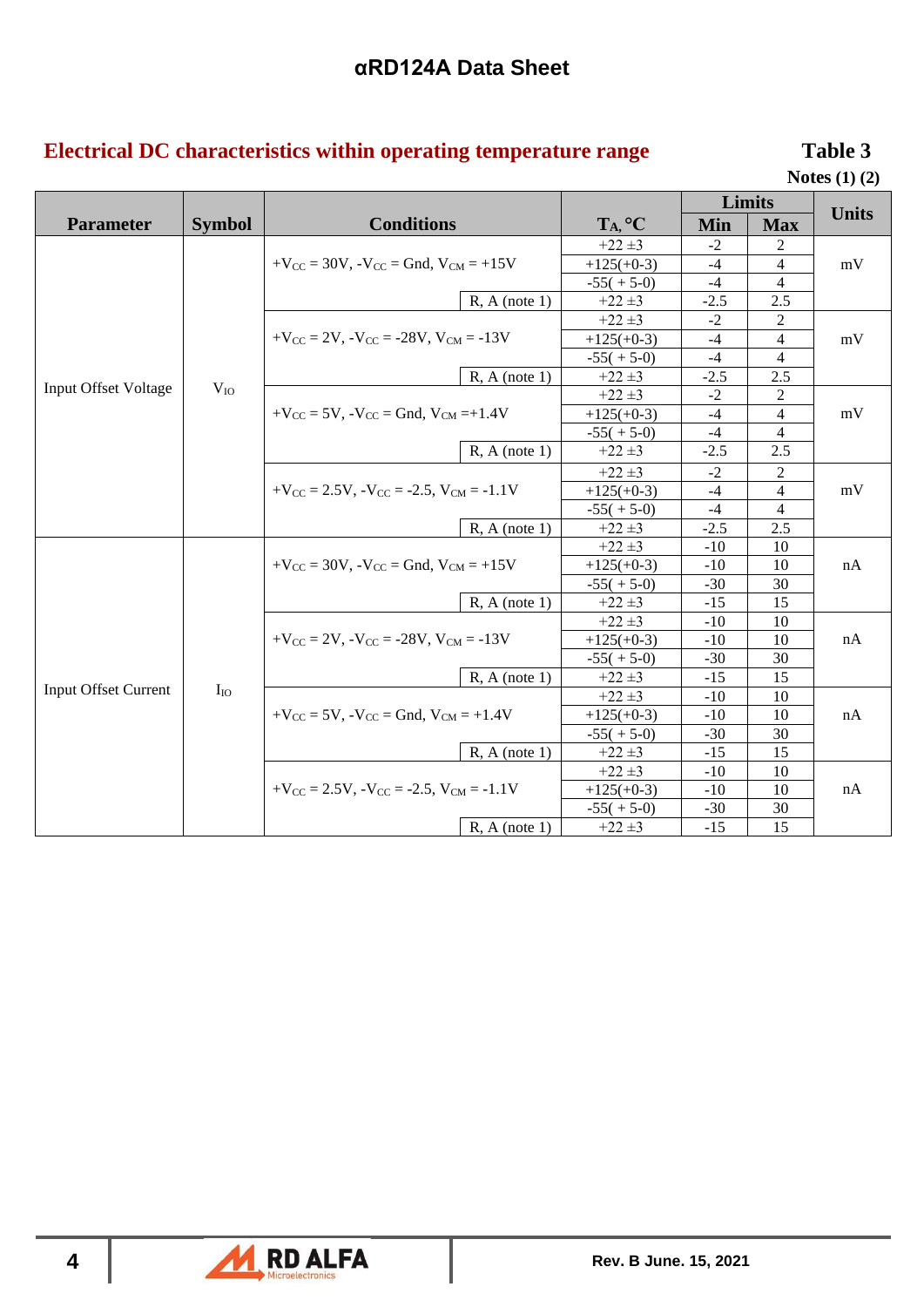# **Electrical DC characteristics within operating temperature range Table 3 (Continued)**

| <b>Notes</b> $(1)$ $(2)$ |  |
|--------------------------|--|
|--------------------------|--|

| <b>Parameter</b>                                  | <b>Symbol</b> | <b>Conditions</b>                                          | T <sub>A</sub> , °C                        | Limits          |                          | <b>Units</b> |
|---------------------------------------------------|---------------|------------------------------------------------------------|--------------------------------------------|-----------------|--------------------------|--------------|
|                                                   |               |                                                            |                                            | Min             | <b>Max</b>               |              |
|                                                   |               |                                                            | $+22 \pm 3$                                | $-50$           | 0.1                      |              |
|                                                   |               | $+V_{CC}$ = 30V, $-V_{CC}$ = Gnd, $V_{CM}$ = +15V          | $+125(+0-3)$                               | $-50$           | 0.1                      |              |
|                                                   |               |                                                            | $-55(+5-0)$                                | $-100$          | 0.1                      | nA           |
|                                                   |               | D, E, P, F, R                                              | $+22 \pm 3$                                | $-75$           | 0.1                      |              |
|                                                   |               | (note 1)                                                   |                                            |                 |                          |              |
|                                                   |               | $A$ (note 1)                                               | $+22 \pm 3$                                | $-130$          | 0.1                      |              |
|                                                   |               |                                                            | $+22 \pm 3$                                | $-50$           | 0.1                      |              |
|                                                   |               | $+V_{CC} = 2V$ , $-V_{CC} = -28V$ , $V_{CM} = -13V$        | $+125(+0-3)$                               | $-50$           | 0.1                      | nA           |
|                                                   |               |                                                            | $-55(+5-0)$                                | $-100$          | 0.1                      |              |
| <b>Input Bias Current</b>                         | $\pm I_{IB}$  | D, E, P, F, R                                              | $+22 \pm 3$                                | $-75$           | 0.1                      |              |
|                                                   |               | (note 1)                                                   |                                            |                 |                          |              |
|                                                   |               | $A$ (note 1)                                               | $+22 \pm 3$                                | $-130$          | 0.1                      |              |
|                                                   |               |                                                            | $+22 \pm 3$                                | $-50$           | 0.1                      |              |
|                                                   |               | $+V_{CC}$ = 5V, $-V_{CC}$ = Gnd, $V_{CM}$ =+1.4V           | $+125(+0-3)$                               | $-50$           | 0.1                      | nA           |
|                                                   |               |                                                            | $-55(+5-0)$                                | $-100$          | 0.1                      |              |
|                                                   |               | D, E, P, F, R                                              | $+22 \pm 3$                                | $-75$           | 0.1                      |              |
|                                                   |               | (note 1)                                                   |                                            |                 |                          |              |
|                                                   |               | $A$ (note 1)                                               | $+22 \pm 3$<br>$+22 \pm 3$                 | $-130$<br>$-50$ | 0.1<br>0.1               |              |
|                                                   |               | $+V_{CC} = 2.5V$ , $-V_{CC} = -2.5$ , $V_{CM} = -1.1V$     | $+125(+0-3)$                               | $-50$           | 0.1                      | nA           |
|                                                   |               |                                                            | $-55(+5-0)$                                | $-100$          | 0.1                      |              |
|                                                   |               | D, E, P, F, R                                              | $+22 \pm 3$                                | $-75$           | 0.1                      |              |
|                                                   |               | (note 1)                                                   |                                            |                 |                          |              |
|                                                   |               | $A$ (note 1)                                               | $+22 \pm 3$                                | $-130$          | 0.1                      |              |
| Power Supply<br><b>Rejection Ratio</b>            | $+ PSRR$      | $-V_{CC}$ = Gnd, $V_{CM}$ = +1.4V, $5V \le V_{CC} \le 30V$ | $+ 125$ °C ÷ -55°C                         | $-100$          | 100                      | $\mu V/V$    |
| Common Mode<br><b>Rejection Ratio</b><br>(note 3) | <b>CMRR</b>   | $+V_{CC} = 30V$ , $-V_{CC} = Gnd$ , $V_{CM} = 28.5V$       | $+ 125$ °C ÷ -55°C                         | 76              |                          | dB           |
| <b>Short Circuit</b>                              |               |                                                            | +125 $\textdegree$ C = -55 $\textdegree$ C |                 |                          |              |
| <b>Output Current</b>                             | $I_{OS}+$     | $+V_{CC}$ = 30V, $-V_{CC}$ = Gnd, $V_0$ = 25V              |                                            | $-70$           |                          | mA           |
|                                                   |               |                                                            | $+22 \pm 3$ ,                              |                 | 3                        |              |
| Power Supply                                      | $I_{CC}$      | $+V_{CC}$ = 30V, $-V_{CC}$ = Gnd, $R_L$ = 10 k $\Omega$    | $+125(+0-3)$                               |                 |                          | mA           |
| Current                                           |               |                                                            | $-55(+5-0)$                                |                 | $\overline{4}$           |              |
|                                                   |               | $R, A$ (note 1)                                            | $+22 \pm 3$                                |                 | 3                        |              |
|                                                   |               | $+V_{CC}$ = 30V, $-V_{CC}$ = Gnd, $R_L$ = 10k $\Omega$     | $+ 125$ °C ÷-55°C                          |                 |                          |              |
|                                                   |               | $R, A$ (note 1)                                            | $+22 \pm 3$                                |                 | 35                       | mV           |
| Low Level Output<br>Voltage                       | $V_{OL}$      | $+V_{CC}$ = 30V, $-V_{CC}$ = Gnd, $I_{OL}$ = 5mA           | +125 $^{\circ}$ C = -55 $^{\circ}$ C       |                 | 1.5                      | V            |
|                                                   |               | $+V_{CC} = 4.5V$ , $-V_{CC} = Gnd$ , $I_{OL} = 2\mu A$     | +125 $^{\circ}$ C = -55 $^{\circ}$ C       |                 | 0.4                      | $\mathbf V$  |
|                                                   |               | $+V_{CC} = 30V$ , $-V_{CC} = Gnd$ , $I_{OH} = -10mA$       | $+ 125$ °C ÷ -55°C                         |                 |                          |              |
| High Level Output                                 | $V_{OH}$      | $R, A$ (note 1)                                            | $+22 \pm 3$                                | 27              |                          | V            |
| Voltage                                           |               | $+V_{CC} = 4.5V$ , $-V_{CC} = Gnd$ , $I_{OH} = -10mA$      | +125°C ÷ -55°C                             | 2.4             |                          | V            |
|                                                   |               | $+V_{CC} = 30V, -V_{CC} = Gnd,$                            | $+22 \pm 3$                                | 50              | $\blacksquare$           |              |
|                                                   |               | $1V \le V_0 \le 26V$ , $R_L = 10k\Omega$                   |                                            | 25              |                          | V/mV         |
|                                                   |               |                                                            | $+125(+0-3),$                              |                 |                          |              |
| Open Loop Voltage                                 |               | $R, A$ (note 1)                                            | $-55(+5-0)$<br>$+22 \pm 3$                 | 40              | $\overline{\phantom{a}}$ |              |
| Gain (Plus)                                       | $+AVS$        | $V_{CC}$ = 30V, $-V_{CC}$ = Gnd,                           | $+22 \pm 3$                                | 50              |                          |              |
|                                                   |               | $5V \le V_O \le 20V$ , $R_L = 2k\Omega$                    |                                            |                 |                          | V/mV         |
|                                                   |               |                                                            | $+125(+0-3)$ ,                             | 25              | $\blacksquare$           |              |
|                                                   |               |                                                            | $-55(+5-0)$                                |                 |                          |              |
|                                                   |               | $R, A$ (note 1)                                            | $+22 \pm 3$                                | 40              | $\equiv$                 |              |

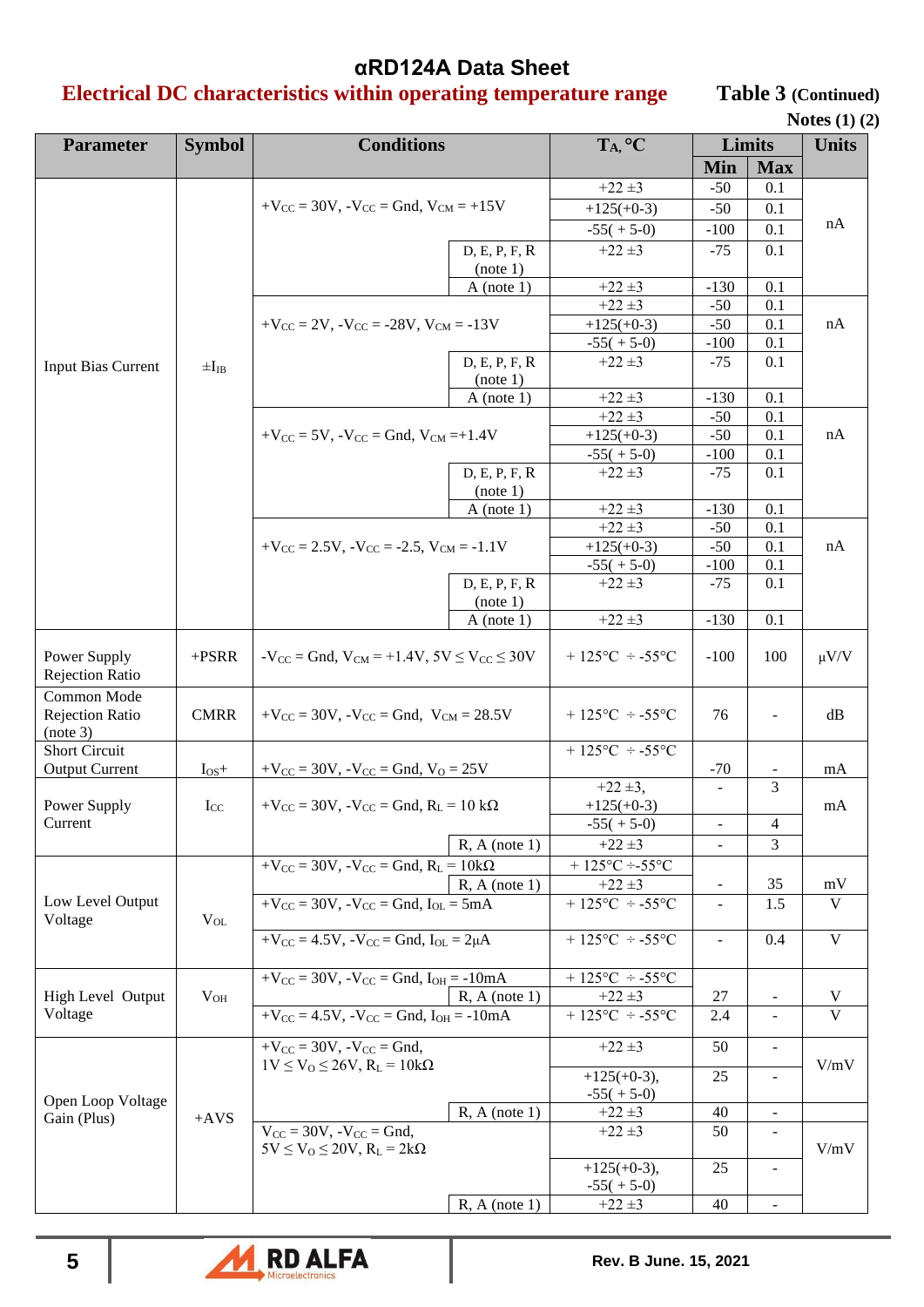### **Electrical DC characteristics within operating temperature range Table 3 (Continued)**

|                                                                    |                            |                                                                                      |                                                                       |            |                | Notes $(1)$ $(2)$       |  |
|--------------------------------------------------------------------|----------------------------|--------------------------------------------------------------------------------------|-----------------------------------------------------------------------|------------|----------------|-------------------------|--|
| <b>Parameter</b>                                                   | <b>Symbol</b>              | <b>Conditions</b>                                                                    | T <sub>A</sub> , °C                                                   | Limits     |                | <b>Units</b>            |  |
|                                                                    |                            |                                                                                      |                                                                       | <b>Min</b> | <b>Max</b>     |                         |  |
| Open Loop Voltage                                                  | <b>AVS</b>                 | $+V_{CC}$ = 5V, $-V_{CC}$ = Gnd,<br>$1V \le V_0 \le 2.5V$ , $R_L = 10k\Omega$        | $+ 125$ °C ÷ -55°C                                                    | 10         |                | V/mV                    |  |
| Gain                                                               |                            | $+V_{\rm CC}$ = 5V, $-V_{\rm CC}$ = Gnd,<br>$1V \le V_0 \le 2.5V$ , $R_L = 2k\Omega$ | $+125^{\circ}C \div -55^{\circ}C$                                     | 10         |                | V/mV                    |  |
| <b>Output Voltage</b>                                              | $V_{OUT}$                  | $+V_{\rm CC} = 30V$ , $-V_{\rm CC} = Gnd$ ,<br>$V_0 = +30V$ , $R_L = 10k\Omega$      | $+125\textdegree C \div -55\textdegree C$                             | 27         |                | V                       |  |
| Swing (Plus)                                                       | $(+)$                      | $+V_{CC} = 30V$ , $-V_{CC} = Gnd$ ,<br>$V_0 = +30V$ , $R_L = 2k\Omega$               | $+125\textdegree C - 55\textdegree C$                                 | 26         | $\blacksquare$ | V                       |  |
| <b>Input Offset Voltage</b><br>Temperature<br>Sensitivity (note 4) | $\Delta V_{IO}/\Delta T$   | $+V_{\rm CC} = 5V$ ,<br>$-V_{\rm CC} = 0V$ , $V_{\rm CM} = +1.4V$                    | $-55^{\circ}$ C $\leq$ T <sub>A</sub> $\leq$ +25°C                    | $-30$      | 30             | $\mu$ V/ $\,^{\circ}$ C |  |
| <b>Input Offset Current</b><br>Temperature<br>Sensitivity (note 4) | $\Delta I_{IO}/\Delta T$   | $+V_{CC}$ = 5V,<br>$-V_{CC} = 0V$ , $V_{CM} = +1.4V$                                 | $-55^{\circ}$ C $\leq$ T <sub>A</sub> $\leq$ +25°C                    | $-700$     | 700            | $pA$ <sup>o</sup> C     |  |
| <b>Input Offset Voltage</b><br>Temperature<br>Sensitivity (note 4) | $\Delta V_{IO}/\Delta T$   | $+V_{CC}$ = 5V,<br>$-V_{CC} = 0V$ , $V_{CM} = +1.4V$                                 | +25 $\textdegree$ C $\leq$ T <sub>A</sub> $\leq$ +125 $\textdegree$ C | $-30$      | 30             | $\mu$ V/ °C             |  |
| <b>Input Offset Current</b><br>Temperature<br>Sensitivity (note 4) | $\Delta I_{IO} / \Delta T$ | $+V_{CC} = 5V$ ,<br>$-V_{CC} = 0V$ , $V_{CM} = +1.4V$                                | +25 $\textdegree$ C $\leq$ T <sub>A</sub> $\leq$ +125 $\textdegree$ C | $-400$     | 400            | $pA$ <sup>o</sup> C     |  |

## **Electrical AC characteristics within operating temperature range Table 4**

**Notes (1) (2)** 

|                                   |               |                                                                                                                                                                   |                                                          | <b>Limits</b> |            |               |
|-----------------------------------|---------------|-------------------------------------------------------------------------------------------------------------------------------------------------------------------|----------------------------------------------------------|---------------|------------|---------------|
| <b>Parameter</b>                  | <b>Symbol</b> | <b>Test Conditions</b>                                                                                                                                            | TA, °C                                                   | <b>Min</b>    | <b>Max</b> | <b>Units</b>  |
| <b>Rise Time</b>                  | Tr            | $+V_{CC} = 30V$ , $-V_{CC} = Gnd$ , $V_{out_{AC}} = -200mV$ ,<br>Vout <sub>DC</sub> = +600mV, A <sub>CL</sub> =+1, R <sub>L</sub> =2 k $\Omega$ ,<br>$C_I = 50pF$ | $+125\degree C - 55\degree C$                            |               | 1          | $\mu$ S       |
| Overshoot                         | <b>OS</b>     | $+V_{CC} = 30V$ , $-V_{CC} = Gnd$ , Uout= $(0V \div + 10V)$ ,<br>$A_{CL}=+1$ , $R_{L}=2 k\Omega$ , $C_{L}=50pF$                                                   | $+125\degree C \div -55\degree C$                        |               | 50         | $\frac{0}{0}$ |
| <b>Slew Rate</b><br>(Plus)        | $SR(+)$       | $+V_{CC}$ = 30V, $-V_{CC}$ = Gnd, Uout=(0V ÷ + 10V),<br>$A_{CL}=+1$ , $R_{L}=2 k\Omega$ , $C_{L}=50pF$<br>$R$ , A (note 1)                                        | $+ 125$ °C ÷ -55°C<br>$+22 \pm 3$                        | 0.1           |            | $V/\mu s$     |
| <b>Slew Rate</b><br>(Minus)       | $SR(-)$       | $+V_{CC} = 30V$ , $-V_{CC} = Gnd$ , Uout=(0V $\div$ +10V),<br>$A_{CI} = +1$ , $R_I = 2 k\Omega$ , $C_I = 50pF$<br>$R, A$ (note 1)                                 | $+125\textdegree C \div -55\textdegree C$<br>$+22 \pm 3$ | 0.1           |            | $V/\mu s$     |
| Noise<br><b>Broadband</b>         | <b>NIBB</b>   | $+V_{CC} = 15V$ . $-V_{CC} = -15V$ .<br>$BW = 10Hz$ to 5kHz                                                                                                       | $+22 \pm 3$                                              |               | 15         | $\mu V$ rm s  |
| Noise<br>Popcorn                  | <b>NIPC</b>   | $+V_{CC} = 15V$ , $-V_{CC} = -15V$ ,<br>$R_s = 20k\Omega$ , BW = 10Hz to 5kHz                                                                                     | $+22 \pm 3$                                              |               | 50         | $\mu VpK$     |
| Channel<br>Separation<br>(note 5) | Cs            | $+V_{\rm CC} = 30V$ , $-V_{\rm CC} = G$ nd, $R_{\rm L} = 2k\Omega$ , $V_{\rm IN} =$<br>1V and 16V                                                                 | $+22 \pm 3$                                              | 80            |            | dB            |

**Notes:** (1) Post irradiation limits are identical to those listed under AC and DC electrical characteristics except as listed in the line denoted "D, E, P, F, R and A" (correspond to 10, 20, 30, 50, 100 and 300 krads (Si) respectively) of "Conditions" section Table 3(a). Instead of RHA designator "A" can be used RHA designator "F" (correspond to 300 krads (Si) in accordance of MIL-PRF-38535).

Radiation end point limits for the noted parameters are ensured only for the conditions as specified in ESCC 22900.

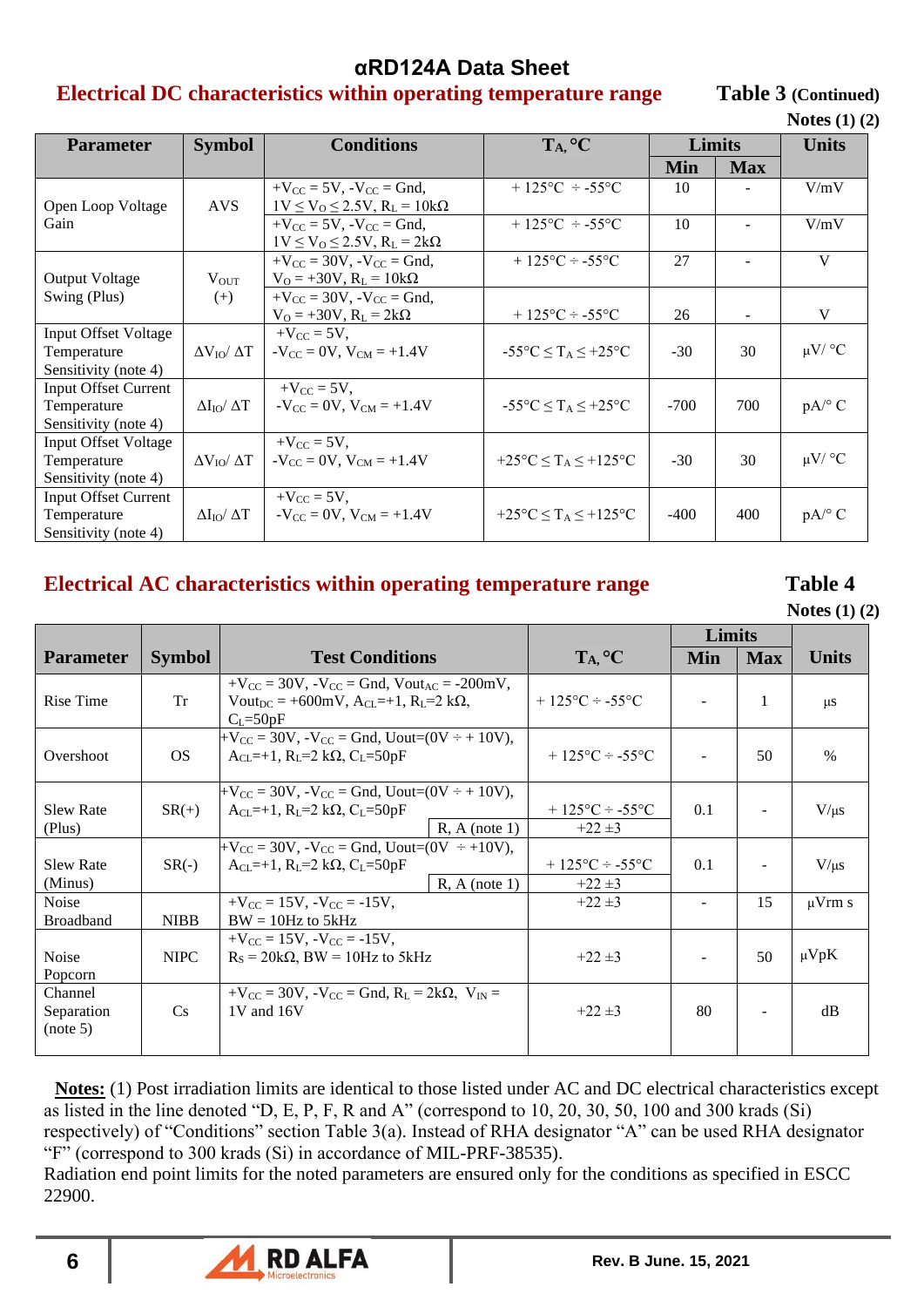(2) Low dose rate testing should be performed on a wafer-by-wafer basis, per ESCC 22900 p.5.2, with no enhanced low dose rate sensitivity (ELDRS) effect.

(3) The input common mode voltage of either input signal voltage should not be allowed to go negative by more than 0.3 V. The upper end of the common mode voltage range is  $V^+$  -1.5 V (at +22  $\pm$ 3) but either or both inputs can go to  $+30$  V dc without damage independent of the magnitude of  $V^+$ .

(4) Calculated parameters

(5) Due to proximity of external components, ensure that coupling is not originating via stray capacitance between these external parts. This typically can be detected as this type of capacitance increases at higher frequencies.

### **Physical Dimensions Figure 3**